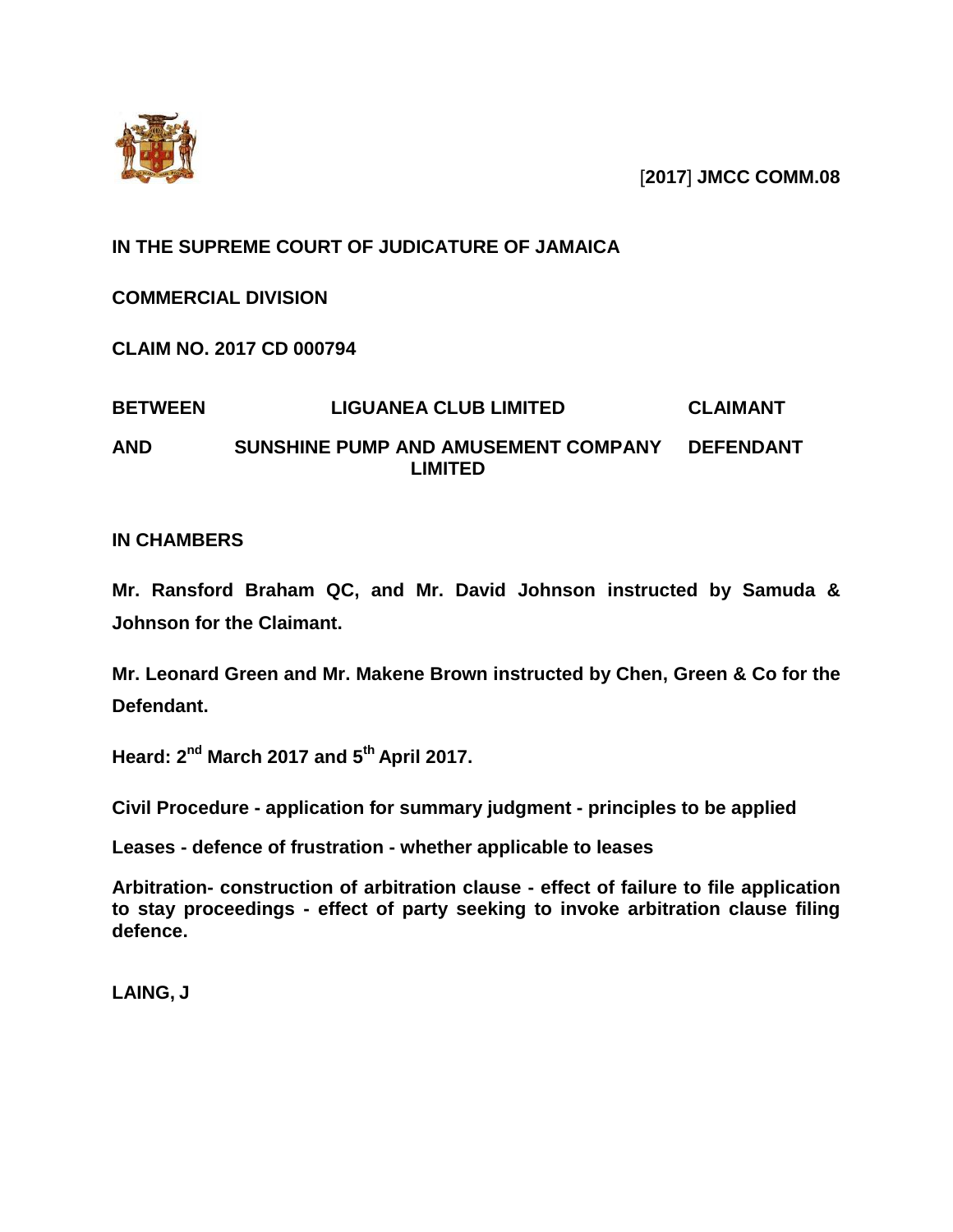# **The Application**

- [1] By amended notice of Application filed on 9<sup>th</sup> November 2016, the Claimant has applied for summary judgment to be entered against the Defendant and other relief.
- **[2]** Part 15.2(b) of the Civil Procedure Rules, 2002 ("CPR") provides that the court may give summary judgment on the claim or on a particular issue if it considers that the defendant has no prospect of successfully defending the claim or the issue.
- **[3]** Our courts have repeatedly approved and adopted the statement of Lord Woolf MR in **Swain v Hillman [2001] 1 All ER 91 at 92 J** that;

*"The words "No real prospect of succeeding" do not need any amplification, they speak for themselves. The word "real" distinguishes fanciful prospects of success or, as, Mr. Bidder QC submits, they direct the court to the need to see whether there is a "realistic" as opposed to a fanciful prospect of success."*

# **The Claim**

- **[4]** The Claimant is the registered proprietor of land located in New Kingston in the parish of Saint Andrew (hereafter referred to as the "Liguanea Club"). By the terms of lease Agreement dated 1<sup>st</sup> January 2011, entered into between the Claimant and the Defendant (the Lease Agreement"), the Claimant demised a portion of the Liguanea Club to the Defendant (hereafter referred to as the "Demised Premises") for the operation of a mini amusement park (the "Amusement Park").
- **[5]** The Lease Agreement provided that the lease would be for a term of thirty six (36) months commencing  $1<sup>st</sup>$  January 2011. It is not disputed that on the expiry of the term of the said Lease Agreement on 31<sup>st</sup> December 2013, the Defendant held over the Demised Premises as a monthly tenant.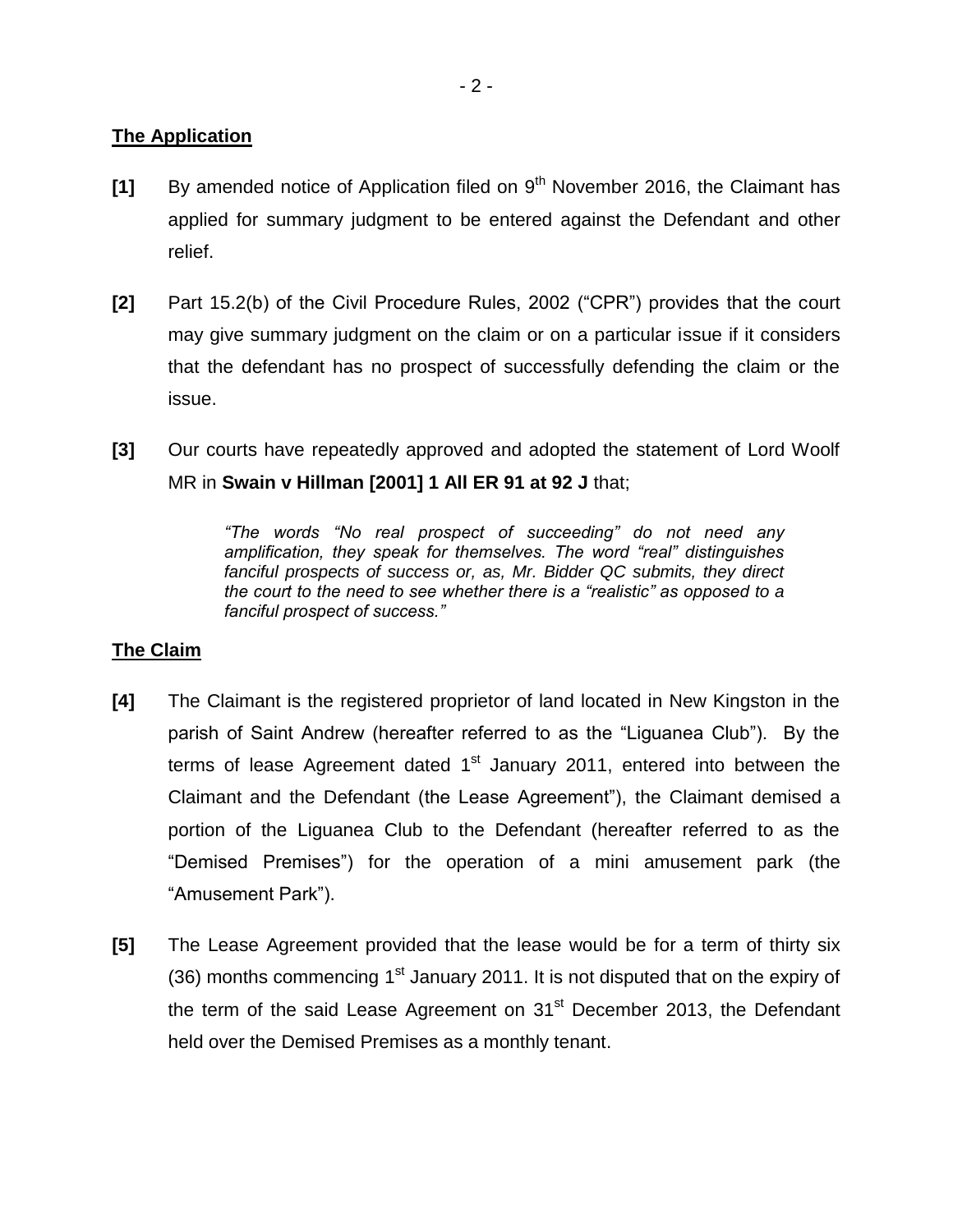- **[6]** It is also disputed that the Urban Development Corporation ("UDC") divested lands owned by it which were used by patrons of the Amusement Park (the "UDC Parking Area"). A hotel which is part of the Marriot brand chain of hotels was constructed and subsequently commenced operations on or using the Parking Area.
- **[7]** The Defendant accumulated significant arrears of rent and the Claimant filed the claim herein. The particulars of claim were amended to reflect a claim to recover the sum of \$7,745,292.80 which represents rent, for the months February 2014 to October 2016.

# **The approach of the court to the analysis of the evidence**

**[8]** The case of **ED & F Man Liquid Products Ltd V Patel and Anor [2003] EWCA Civ 472** was an appeal against the refusal of the trial judge to set aside a judgment in default of acknowledgment of service. In considering the English Civil Procedure Rules 13.3 and 24.2 (the English Civil Procedure Rules 24.2 being almost identical to our CPR 15.2), at paragraph 10 Lord Justice Potter commented as follows:

> *It is certainly the case that under both rules, where there are significant differences between the parties so far as factual issues are concerned, the court is in no position to conduct a mini-trial: see per Lord Woolf MR in Swain v Hillman [2001] 1 All ER 91 at 95 in relation to CPR 24. However, that does not mean that the court has to accept without analysis everything said by a party in his statements before the court. In some cases it may be clear that there is no real substance in factual assertions made, particularly if contradicted by contemporary documents. If so, issues which are dependent upon those factual assertions may be susceptible of disposal at an early stage so as to save cost and delay of trying an issue the outcome of which is inevitable; see the note at 24.2.3 in Civil Procedure ( Autumn 2002) Vol 1 p467 and Three Rivers DC v Bank of England (No.3) {2001] IKHL/16,[2001 2 All ER 513 per Lord Hope of Craighead at paragraph [95]*

This passage has been approved and adopted by our Court of Appeal, see by way of example the case of **ASE Metals NV v Exclusive Holiday Elegance Limited [2013] JMCA Civ 37.**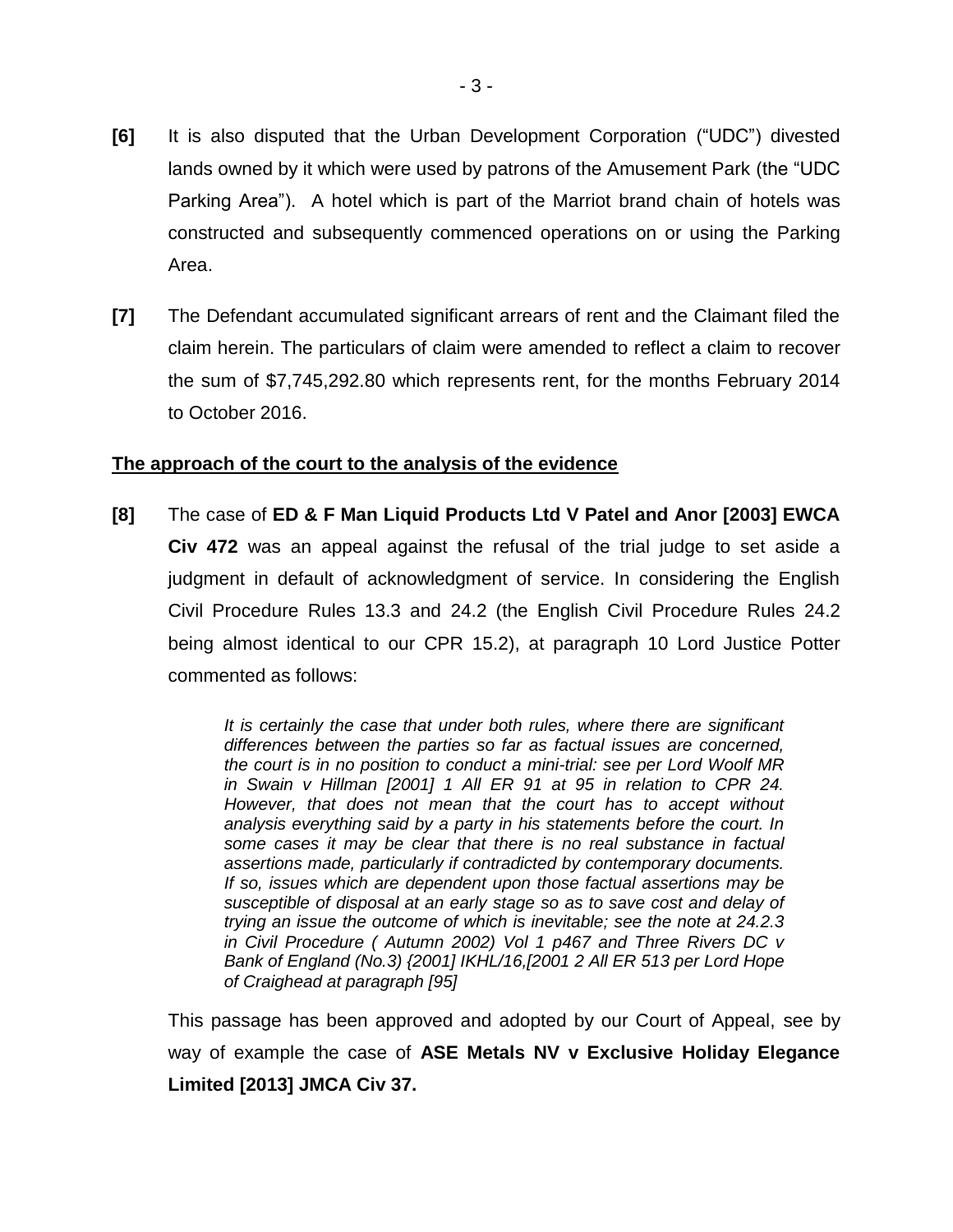#### A. *Issues arising on the defence*

#### (1) Breach of contract by the Claimant

- **[9]** The Defendant asserts that throughout the duration of the lease it only had possession of a portion of the Demised Premises, because the remaining portion was wrongfully leased to other commercial concerns with the effect that the Claimant was deprived of full use of the property for which full payment was made. It is further asserted that the consequence of this, was that the Claimant was in breach of the Lease Agreement and the Defendant would be entitled to damages. These damages the Defendants says arose from it having paid more than it was obliged to pay for the time it was in possession of the Demised Premises.
- **[10]** It is noteworthy that in the Lease Agreement provides for the Defendant to take "*that portion of the building which is described at Item 3 of the schedule*..." The plan referred to in Item 3 of the said schedule, which bears the Defendant's corporate seal and is annexed to the Lease Agreement, clearly shows the presence of areas labelled "Jerk Centre" and "Subzero" as areas adjacent to, but not included in the shaded area representing the "*leased premises*". It is therefore clear on the documentary evidence that the Defendant's assertion on this point is without merit.

#### (2) The variation of the terms of the Lease

**[11]** The Defendant also avers that it held over and remained in possession of the Demised Premises on terms pursuant to an oral agreement which are quite different from those set out in the particulars of claim and as a consequence the oral agreement constituted a waiver of the original Lease Agreement. The pleading is evasive and general. The Defendant has not pleaded with sufficient specificity the terms of this asserted oral agreement sufficient as to amount to a defence in law. Neither has the Defendant given any details as to what portions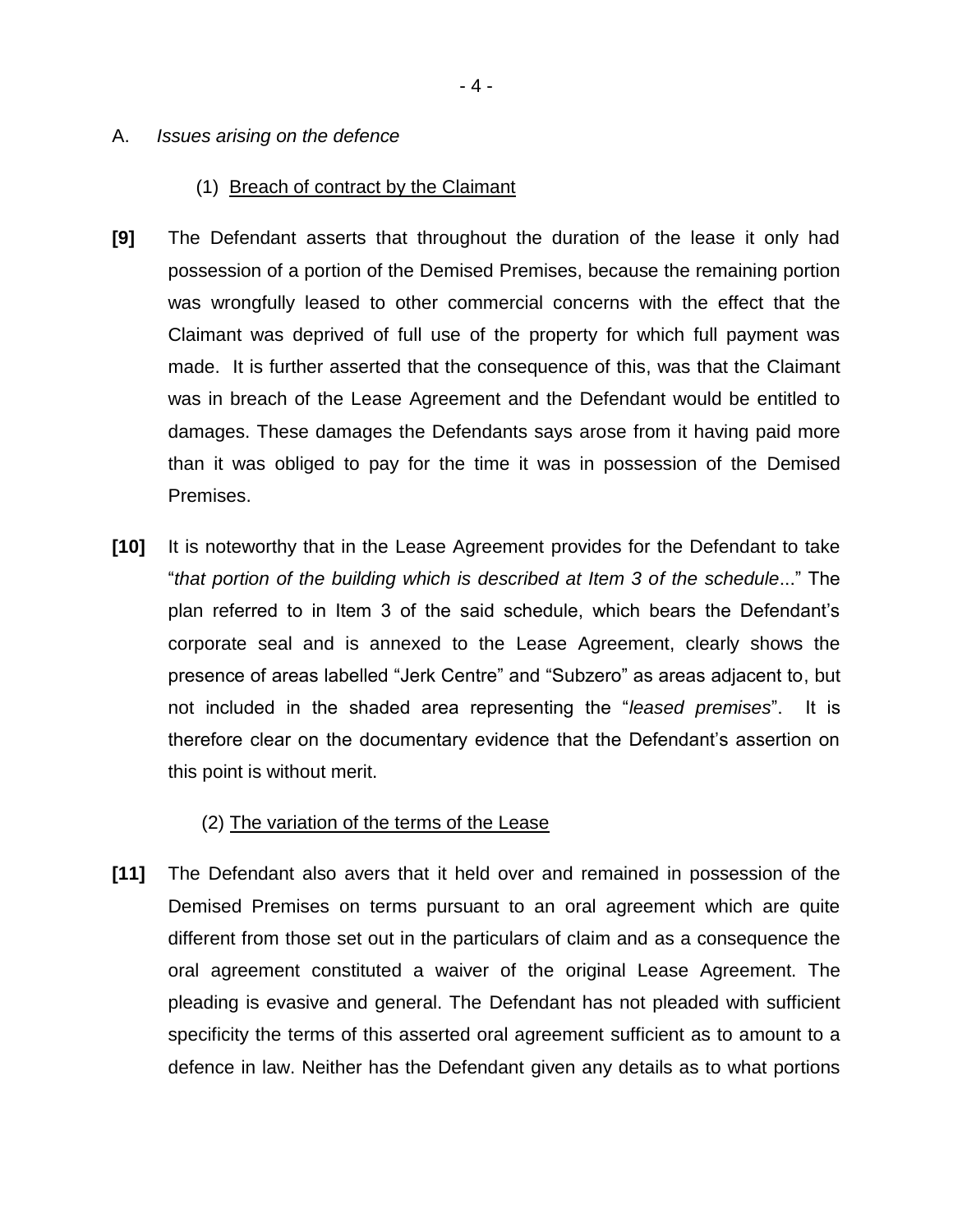of the Lease Agreement were amended and what it asserts are the current operative terms of the Lease Agreement.

**[12]** In these circumstances the assertions of the Defendant on this issue are wholly insufficient to provide a defence with a real prospect of succeeding. The Claimant in evidence filed on its behalf denies these oral agreements as but I find it unnecessary to make a finding of fact in view of my earlier expressed conclusions in this paragraph.

### (3) Frustration of the Lease Agreement

**[13]** The crux of the Defence is encapsulated in paragraph 4 as follows;

*"The construction of the Marriot Hotel Complex made it impossible for the Defendant to do business at the demised property since there was no*  facility for the patrons to park so as to access the venue. The result of *that activity meant that the venue was no longer viable to carry on business as an amusement park in the New Kingston area."*

- **[14]** The evidence on behalf of the Defendant as contained in paragraph 10 of the affidavit of Clinton Thompson filed  $14<sup>th</sup>$  November 2016 is that it was a well established understanding and arrangement between the Claimant and the Defendant that the Defendant could only operate the Amusement Park if it could have access to parking within the vicinity of the demised premises. The Defendant explains the failure to have this understanding documented by the fact that he did not have independent legal advice. I do not accept the Defendants bald assertion that there was any such understanding as between the parties. In any event it is not pleaded in the Defence and there is nothing in the correspondence exhibited which shows that the Defendant raised the existence of any such understanding with the Claimant.
- **[15]** The Defendant's case as advanced is that the divestment of the UDC parking Area deprived its patrons of suitable parking. Furthermore, during the period of construction of the hotel and its subsequent operations, the few parking spots on the side of the road were "extinguished". It was not expressly so stated but the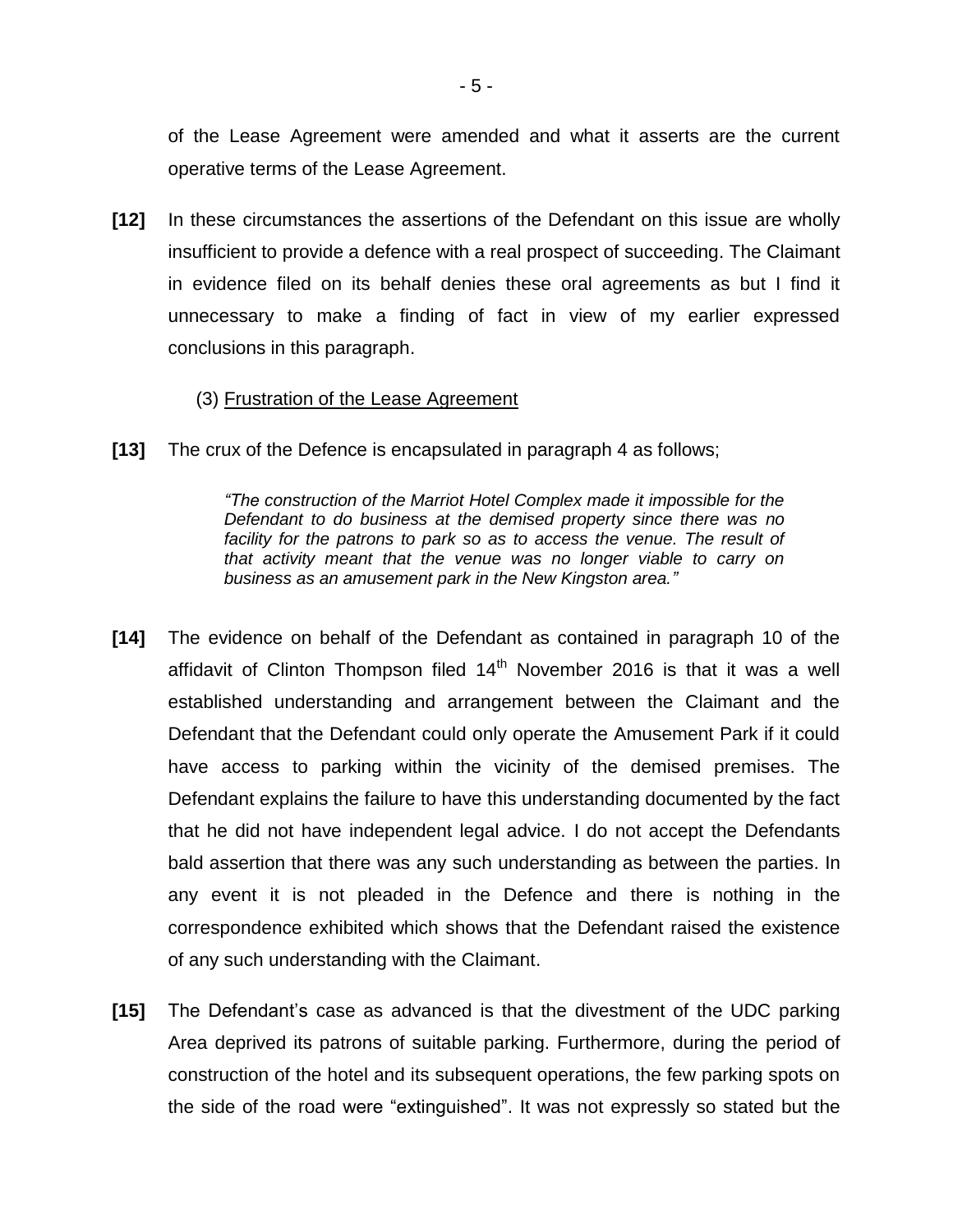Court infers that it is being asserted that this was as a result of the use by the visitors to other facilities in the vicinity of the Amusement Park and the Court takes judicial notice of the close proximity of the Emancipation Park. The Defendant argued that since the vast majority of the patrons using its facility were drivers, the basis for operating a "*mini amusement park*" was totally extinguished. As a consequence, the Defendant argued that the termination of the parking arrangements with the UDC and the construction and development of the hotel (which were matters outside the control of the Claimant or Defendant) had the effect of automatically and immediately discharging the Defendant's obligations under the lease.

# **The doctrine of frustration as applied to leases.**

**[16]** In the case of **National Carriers Ltd and Panalpina (Nothern) Ltd [1981] 2 WLR 45,** the House of Lords traced the history of the law relating to the doctrine of frustration. Lord Hailsham of St Marylebone L.C. was attracted to Lord Radcliffe's often quoted formulation of the theory in **Davis Contractors Ltd. v Fareham Urban District Council [1956] A.C. 696** at page 728 as follows:

> *"...frustration occurs whenever the law recognises that without default of either party a contractual obligation has become incapable of being performed because the circumstances in which performance is called for would render it a thing radically different from that which was undertaken by the contract. Non haec in foedera veni. It was not this that I promised to do. "*

Lord Simon of Glaisdale and Lord Roskill also adopted similar formulations of the principle.

- **[17]** As it relates to leases, the House of Lords held in the **National Carriers** case (supra) (Lord Russell of Kilowen dissenting), "*that the doctrine of frustration was in principle applicable to leases, though the cases in which it could properly be applied were likely to be rare*."
- **[18]** In **Davies ( supra)** Lord Radcliffe gives additional guidance as to the approach a court should take at page 729 where he states: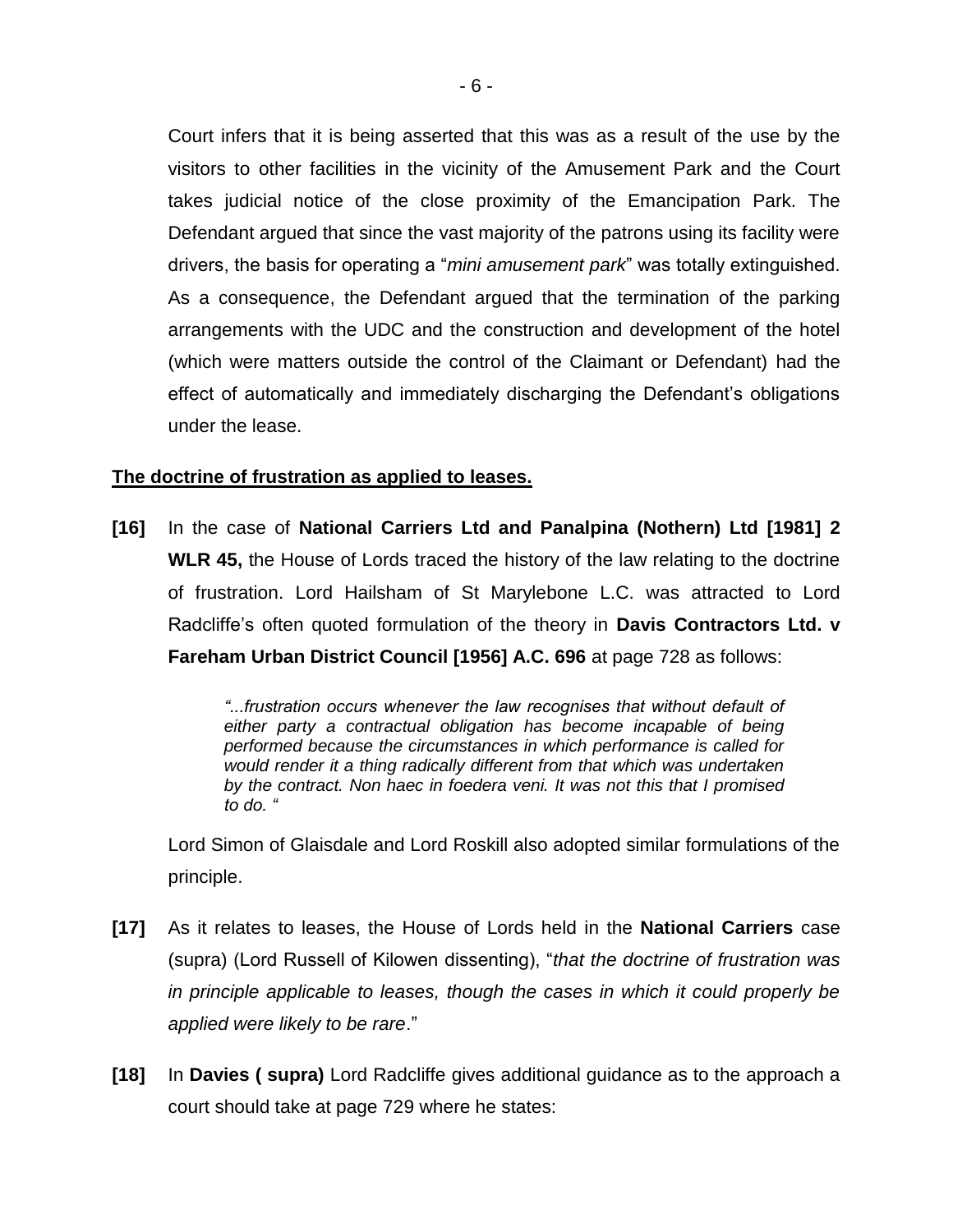*There is, however, no uncertainty as to the materials upon which the court must proceed. "The data for decision are, on the one hand, the terms and construction of the contract, read in the light of the then existing circumstances, and on the other hand the events which have occurred" (Denny, Mott & Dickson Ltd. v James B. Fraser & Co. Ltd., 25 per Lord Wright).*

*In the nature of things there is often no room for any elaborate inquiry. The Court must act upon a general impression of what its rule requires. It is for that reason that special importance is necessarily attached to the occurrence of any unexpected event that, as it were, changes the face of things. But, even so, it is not hardship or inconvenience or material loss itself which calls the principle of frustration into play. There must be as*  well such a change in the significance of the obligation that the thing *undertaken would, if performed, be a different thing from that contracted for.*

**[19]** In analysing the facts before me, I am constrained to adopt a similar conclusion to that reached by Lord Radcliffe in **Davies** and say if the statement of the law in the preceding paragraph is the law, which I accept that it is, the Defendant's case "*seems to me a long way from a case of frustration*". The Lease Agreement provided for the Defendant to have use of the Demised Premises to operate a mini amusement park and to pay a monthly sum for such usage. It appears clear to me that the loss of access to the UDC Parking Area did not in any prevent the Defendant's operation of the mini amusement park. Its provision of mini amusement park facilities to its patrons did not become "radically different" from what it provided previously. Potential patrons still had access although it is not disputed that such patrons would not have had access to the additional space previously provided by the UDC Parking Area. The Court draws the reasonable inference that there was more intense competition for the limited parking area on the side of the road and that this may have deterred some patrons leading to a decline in the Defendants business (although the only evidence of this is the Defendant's assertion to this effect). But even if this is so, any hardship, inconvenience or financial loss suffered by the Defendant as a result of the loss of the UDC Parking Area would not be such as to raise the loss of that area to the level of a frustrating event.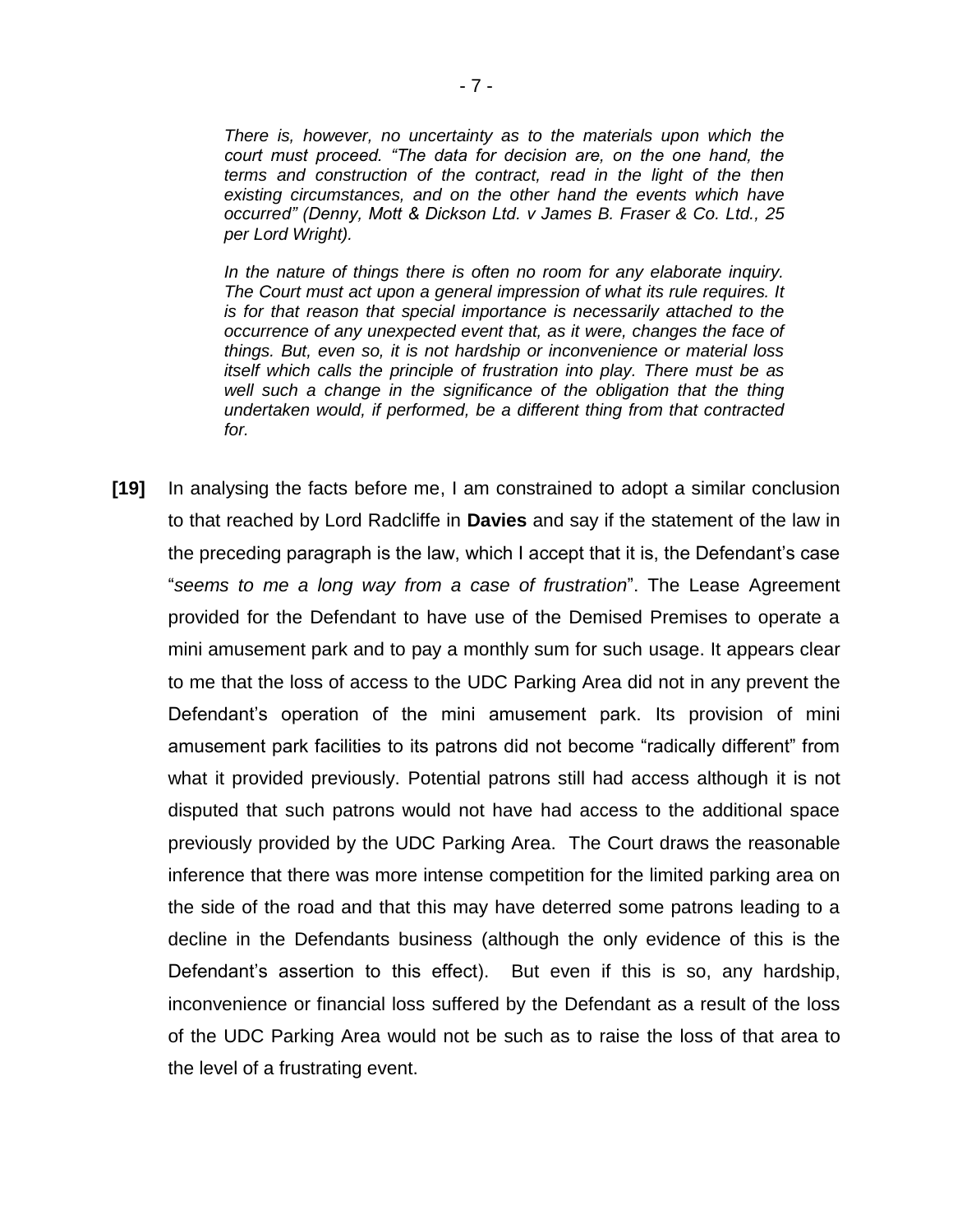- **[20]** I understood Mr. Green for the Defendant to be submitting that the Court at this stage was incapable of making such an assessment as to whether there was a frustrating event. Counsel argued that this issue ought properly to be determined at trial where the Court would have the ability to review the evidence related to the Defendant's profit and loss accounts, then perform an analysis by month. Thereafter, the Court would determine whether there was a decline in the Defendant's business which made it commercially unsustainable and if so, whether there is a correlation between the decline in the Defendant's profits and the loss of the UDC Parking Area. As counsel expressed it, the Court must determine whether a viable business could still be sustained not just whether the business could continue to operate by providing the services which it had been providing.
- **[21]** It is noteworthy that other than the Defendant's bare assertion that its business is no longer viable and that this has been caused by the loss of the UDC Parking Area, the Defendant has not produced any documentary evidence to support this assertion. If Counsel's submission on this point is correct, then this omission might not be fatal, because a detailed analysis involving accounts would properly be a matter for the trial Judge and would not be needed at this stage. In my view, in any event it is not necessary for any court to embark on such an "*elaborate enquiry*" at a trial in order to determine whether there was a frustrating event in the loss of the UDC Parking Area. Neither is this an issue to be reserved exclusively for the determination of a trial judge. As Lord Reid succinctly puts the test for frustration in **Davies** at page 721, which is similarly applicable on these facts:

*"The question is whether the contract which they did make is, on its true construction, wide enough to apply to the new situation: if it is not, then it is at an end."*

In this case, I have concluded that I do not need to perform an analysis of the Defendant's accounts to find, as I have found, that the Lease Agreement is wide enough to cover the new circumstances which arose and which have existed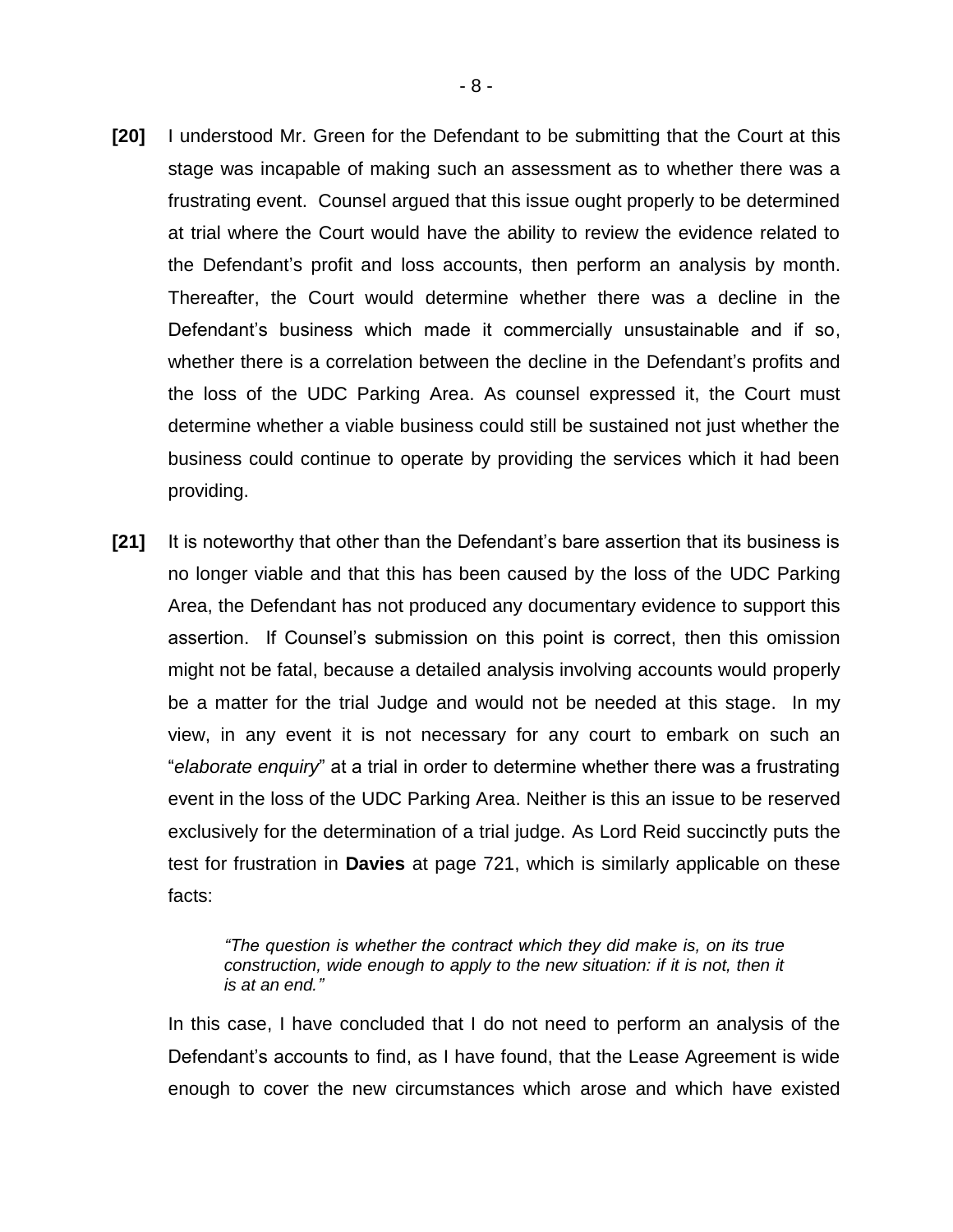since the UDC Parking Area became unavailable. In other words, I have concluded that the nature of the outstanding rights and obligations of the Claimant and Defendant were not so "significantly changed" by the loss of the UDC Parking Area "*from what the parties could have reasonably contemplated at the time of [the execution of the Lease Agreement] that it would be unjust to hold the parties to it*." Consequently, I find that the Lease Agreement and the contract governing the period after its expiry when the Defendant held over was not frustrated.

- **[22]** The **National Carriers** case (supra) provides an example of the non-applicability of the doctrine of frustration. In that case, a building which was fitted to be a warehouse was demised to the defendants for a period of 10 years on terms that it be used only for that purpose. The sole vehicular access to the warehouse was by a street which the local authority closed because of the presence nearby of a derelict Victorian building which was a protected building and consequently could not be demolished without the consent of the Secretary of State for the Environment. The application for the demolition and eventual demolition of the derelict building took over 18 months, although at the time the anticipated length of closure was somewhat uncertain. The Defendant was sued for arrears of rent and the sole defence raised was by the Defendants was that by reason of the closure of the access street, the lease had become frustrated and was at an end.
- **[23]** In his judgment at page 61 in **National Carriers** case, Lord Wilberforce, commented as follows;

*"...My lords, no doubt, even with this limited interruption the appellant's business will have been severely dislocated. It will have had to move goods from the warehouse before the closure and to acquire alternative accommodation. After reopening the reverse process must take place. But this does not approach the gravity of a frustrating event. Out of 10 years it will have lost under two years of use; there will be nearly three years left after the interruption has ceased...."*

**[24]** There are clearly differences in the facts involved in Lord Wilberforce's analysis in the **National Carriers** case and the factual matrix with which this case is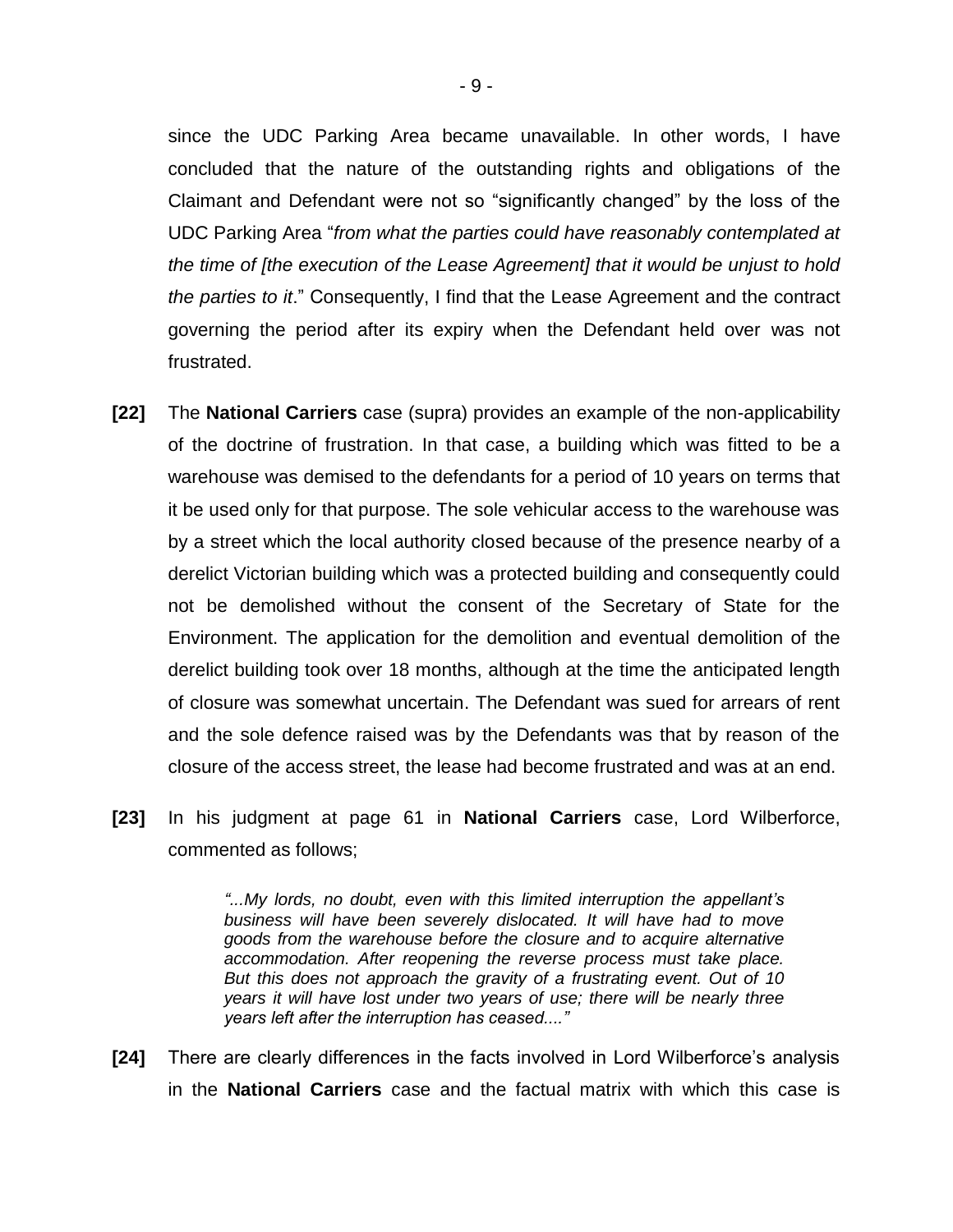concerned. One factor of significance is that the closure of the street in that case was "temporary though prolonged", whereas the loss of the parking area due to the divestment of the UDC property in this case is final. Nevertheless, for the reasons outlined earlier in this judgment I find that the loss of the UDC Parking Area does not constitute a frustrating event.

#### **The conduct of the Defendant**

- **[25]** In this case, it is of relevance that on the expiry of the term of the Lease Agreement on December 31, 2013, the Defendant held over the Demised Premises as a monthly tenant. The evidence on behalf of the Defendant to which reference has already been made is that the Defendant could only operate the Amusement Park if it could have access to parking within the vicinity of the demised premises (and I put to the side the issue of whether this was communicated to or appreciated by the Claimant).
- **[26]** If the persons in charge of the Defendant were so intimately tuned to the necessity for adequate parking, then one would expect that the notification by the UDC of its intention to divest the Parking Area would have been a bombshell as far as the Defendant was concerned. One would expect that the date of the actual loss of the UDC parking lot would similarly be of paramount significance to the Defendant. It is therefore rather odd that there is an absence of any evidence on behalf of the Defendant as to when the UDC Parking Area was lost, since this is the frustrating event on which the Defendant is placing reliance.
- **[27]** As it relates to the date of notification by the UDC of its sale of the parking area, what Mr. Clinton Thompson in paragraph 9 of his affidavit filed 14<sup>th</sup> November 2016 states is that "*in and around 2013*" the Defendant was advised by the UDC that it was selling the Parking Area. The date that the Defendant became aware of the proposed sale is material. It certainly would be of assistance to the Court in its analysis if it were advised as to whether the Defendant was informed of a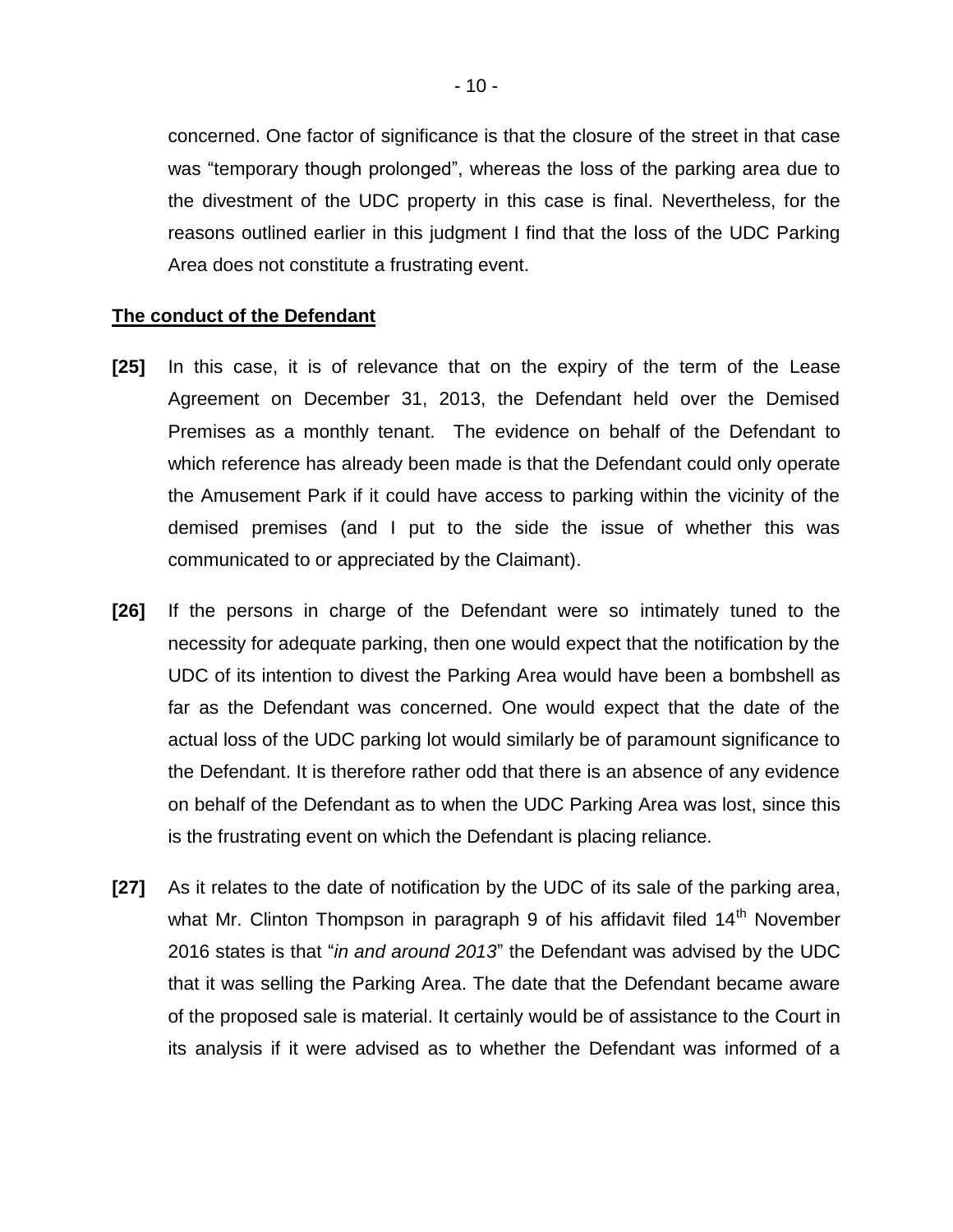specific date of the sale or a date beyond which the Parking Area would cease to be available to the Defendant's patrons or potential patrons.

- **[28]** Nevertheless, in the absence of this evidence from the Defendant, if for the sake of argument the Court adopts the position most favourable to the Defendant in examining Mr. Thompson's evidence and if the Court assumes that the Defendant was advised of the proposed sale in December the final month of 2013, then as at that time, the Defendant, would have been put on notice as to the likely impact that the loss of the Parking Area would have on its operations. Knowing the critical importance of parking to its operations (as it asserts), if the Defendant was not advised of a specific date then one would expect that, if possible, it would have taken steps to ascertain the effective date of divestment by the UDC. If the Defendant was a reasonable commercial entity, one would have expected that steps would have been taken to ensure that operations at that venue would be wound up once the Parking Area became inaccessible to its patrons, (if not before) in view of that reality looming large. In fact, after the Lease Agreement expired on December 31, 2013, the Defendant as a monthly tenant would have been well placed to give notice of termination and vacate the Demised Premises immediately given its knowledge of the likely impact of the loss of the existing amount of parking spaces. Instead, the Defendant continued to occupy the Demised Premises and now pleads frustration of the lease in his defence.
- **[29]** In the affidavit of Mr. Thompson filed 11<sup>th</sup> November 2016, he complains that the Lease Agreement made no arrangement for the time that it would take to install and remove the equipment that would be used in the Amusement Park. He complains that at the time the Defendant executed the lease it had no advice on issues of that nature and as a result the Defendant was severely disadvantaged in the arrangements. This is not a factor to which the Court can have any regard. The Defendant is a commercial entity that was undertaking a commercial venture. It was incumbent on its director or directors to factor into the duration of the lease the time it would take to assemble any equipment it planned to use in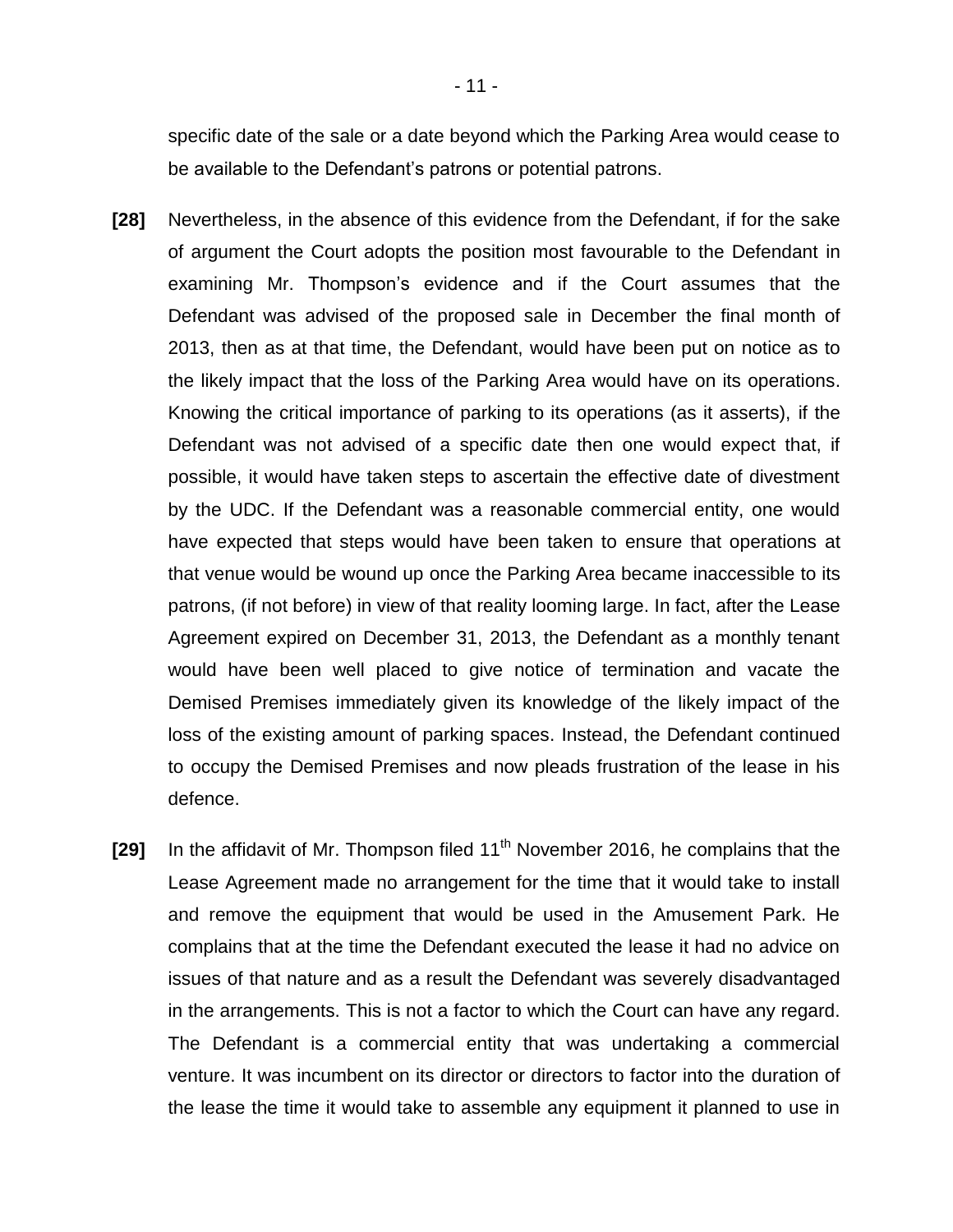the venture and the time for the reverse process of disassembly and removal. The consequences of the Defendant's decision not to take adequate legal or other professional advice cannot be laid at the feet of the Claimant in the absence of any special relationship.

**[30]** As Lord Simon of Glaisdale speaking of the doctrine of frustration said in the **National Carriers** case (supra) at page 64:

> *In the first place, the doctrine has been developed by the law as an expedient to escape from in justice where such would result from the enforcement of a contract in its literal terms after a significant change in circumstances. As Lord Summer said giving the opinion of a strong Privy Council in Hirj Mulji v Cheong Yue Steamship Co. Ltd [1926] A.C. 497,510: "It is really a device, by which the rules as to absolute contracts are reconciled with a special exception which justice demands".*

**[31]** I have earlier in this judgment concluded that the doctrine of frustration does not avail the Defendant as a matter of pure construction of the Lease Agreement as applied to the changed circumstances following the UDC Parking Area becoming unavailable. However, that aside, it would be wholly unjust for the Court to permit the Defendant, having been aware of this possibility since (on its evidence) "*in and around 2013",* to continue to occupy the Demised Premised until October 2016 and to then rely on the doctrine of frustration to escape its financial obligations to the Claimant. The Claimant has been deprived of its property for the period for which it claims damages as a direct result of the Defendant's deliberate conduct. The authorities demonstrate that there are not many cases in which a defence based on the doctrine of frustration has succeeded and I am of the firm view that this is not a case in which the defence of frustration as pleaded has a real prospect of success.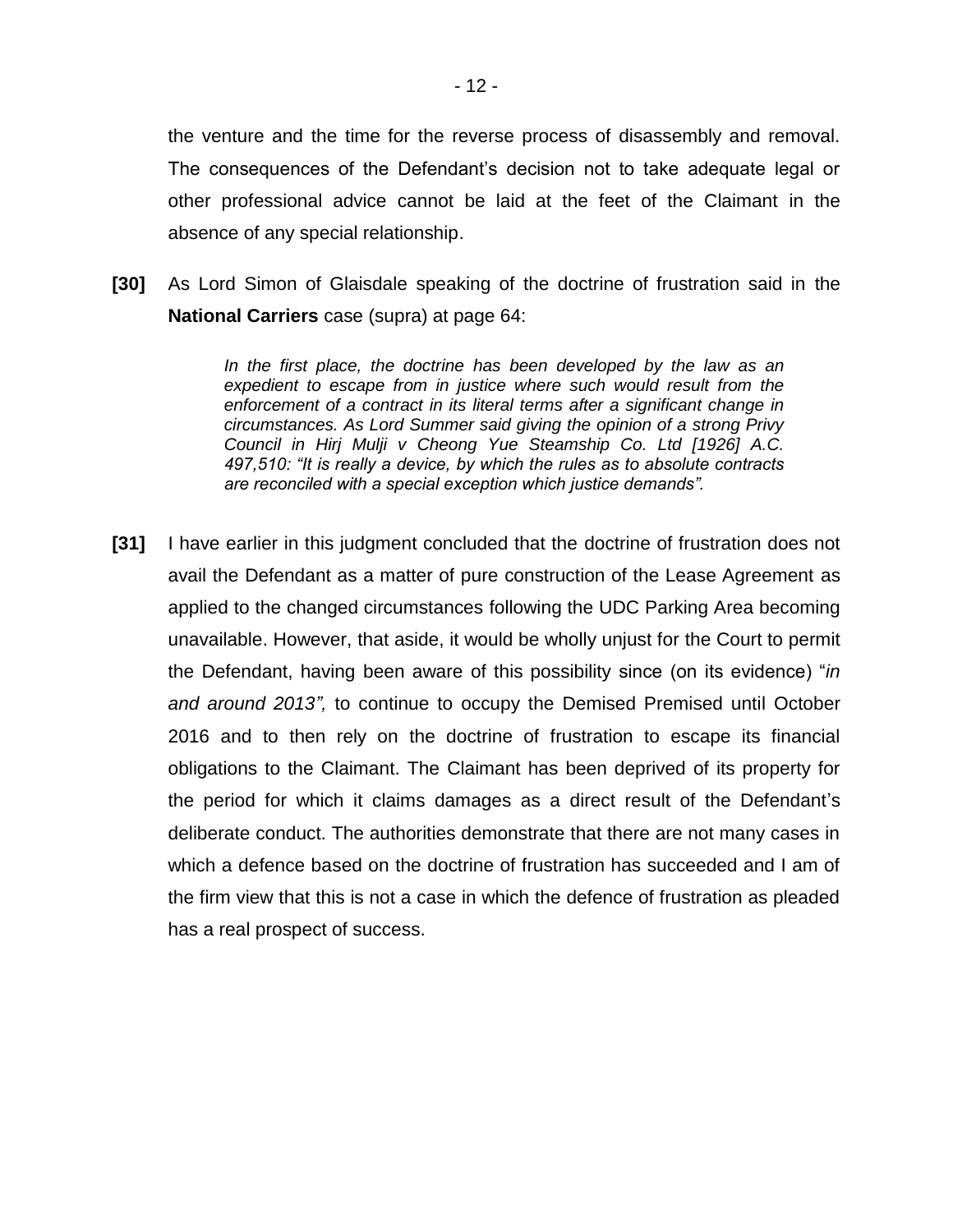# **The procedural point – the arbitration clause**

- **[32]** The Defendant has submitted that pursuant to the arbitration clause contained in clause 4.12 of the Lease Agreement this matter should be dealt with in arbitration and this court is not a convenient forum in which to determine the matter.
- **[33]** Mr Braham Q.C. has submitted that, as a matter of pure construction, the applicable arbitration clause does not cover the dispute. Counsel commended the case of **Leighton Chin Hing v WISYNCO Group Limited SCCA No 15 of 2013** for the Court's consideration. In that case, a similar arbitration clause was considered but in the circumstances of the termination of a lease and for that reason I did not find the case to be helpful. However I do not find it necessary to decide this issue on a point of construction because I find that in any event the Defendant cannot at this stage raise the issue of the arbitration clause.
- **[34]** Section 5 of the **Arbitration Act** provides as follows:

*" If any party to a submission, or any person claiming through or under him, commences any legal proceedings in the Court against any other*  party to the submission, or any person claiming through or under him, in respect of any matter agreed to be referred, any party to such legal *proceedings may at any time after appearance, and before delivering any pleadings or taking any other steps in the proceedings, apply to the Court to stay the proceedings, and the Court or a Judge thereof, is satisfied that there is no sufficient reason why the matter should not be referred in accordance with the submission, and that the applicant was, at the time when the proceedings were commenced, and still remains, ready and willing to do all things necessary to the proper conduct of the arbitration, may make an order staying the proceedings."*

**[35]** As it relates to taking a step in the proceedings, in the *Eagle Star Insurance Co Ltd v Yuval Insurance Co Ltd* **[1978] 1 Lloyd's Rep 357**, Lord Denning MR put the principle in this way (at p 361):

> *"On those authorities, it seems to me that in order to deprive a defendant of his recourse to arbitration a "step in the proceedings" must be one which impliedly affirms the correctness of the proceedings and the willingness of the defendant to go along with a determination by the Courts of law instead of arbitration".*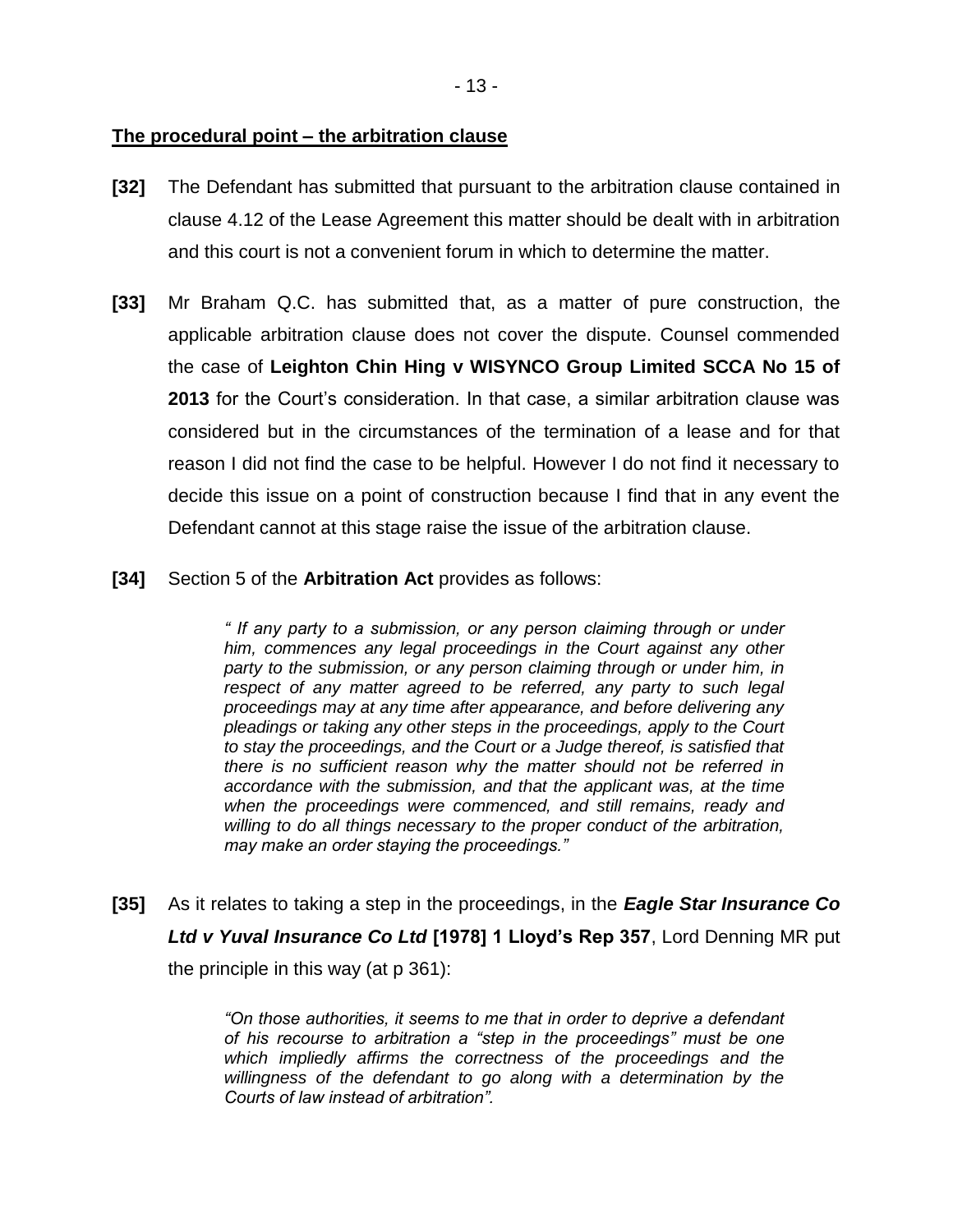The courts are always robust in their protection of litigants right to arbitration, where they have agreed on this process, (see for example the comments of Brooks, JA in **William Clarke v Bank of Nova Scotia Jamaica Ltd. [2012] JMCA Civ. 8**) but a stay of proceedings is not automatic and there has not been an application by the Defendant to stay the proceedings in favour arbitration. To the contrary, the Defendant has filed and served pleadings (statement of case) in the form of its defence. In these circumstances it is clear, in my opinion that the Defendant cannot at this stage invoke the arbitration clause even if that clause as framed is wide enough to cover the dispute. I have not been provided with, nor have I been able to identify any legal authority which suggests otherwise.

**[36]** For the reasons expressed herein, I find on a balance of probabilities that the defendant has no prospect of successfully defending the claim. I also find that there is no reason for the Court declining jurisdiction to hear the claim.

#### **The claim for interest**

**[37]** In the Court of Appeal decision of **British Caribbean Insurance Company Limited v Delbert Perrier** SCCA No. 114/94 it was held that it is open to the Court to award interest to a successful claimant in matters of commerce. In the **Perrier** case, Carey JA expressed the view that the issue was not subject to debate and said at page 16 of the Judgment:

> *"I do not think it can be doubted that where a person has been found to have failed to pay money which he should have, it is only right that he should pay interest to cover the period the money has been withheld".*

Carey JA referred to the statement of Forbes J in **Tate & Lyle Food Distribution Ltd. V Greater London Council & Anor** [1981] 3 All ER 716 as to the basis for awarding interest at page 722 as follows:

*Despite the way in which Lord Herschell LC in London, Chatham and Dover Railway Co v. South Eastern Railway Co. [1893] AC 429 at 437 stated the principle governing the award of interest on damages, I do not think the modern law is that interest is awarded against the defendant as a punitive measure for having kept the plaintiff out of his money. I think*